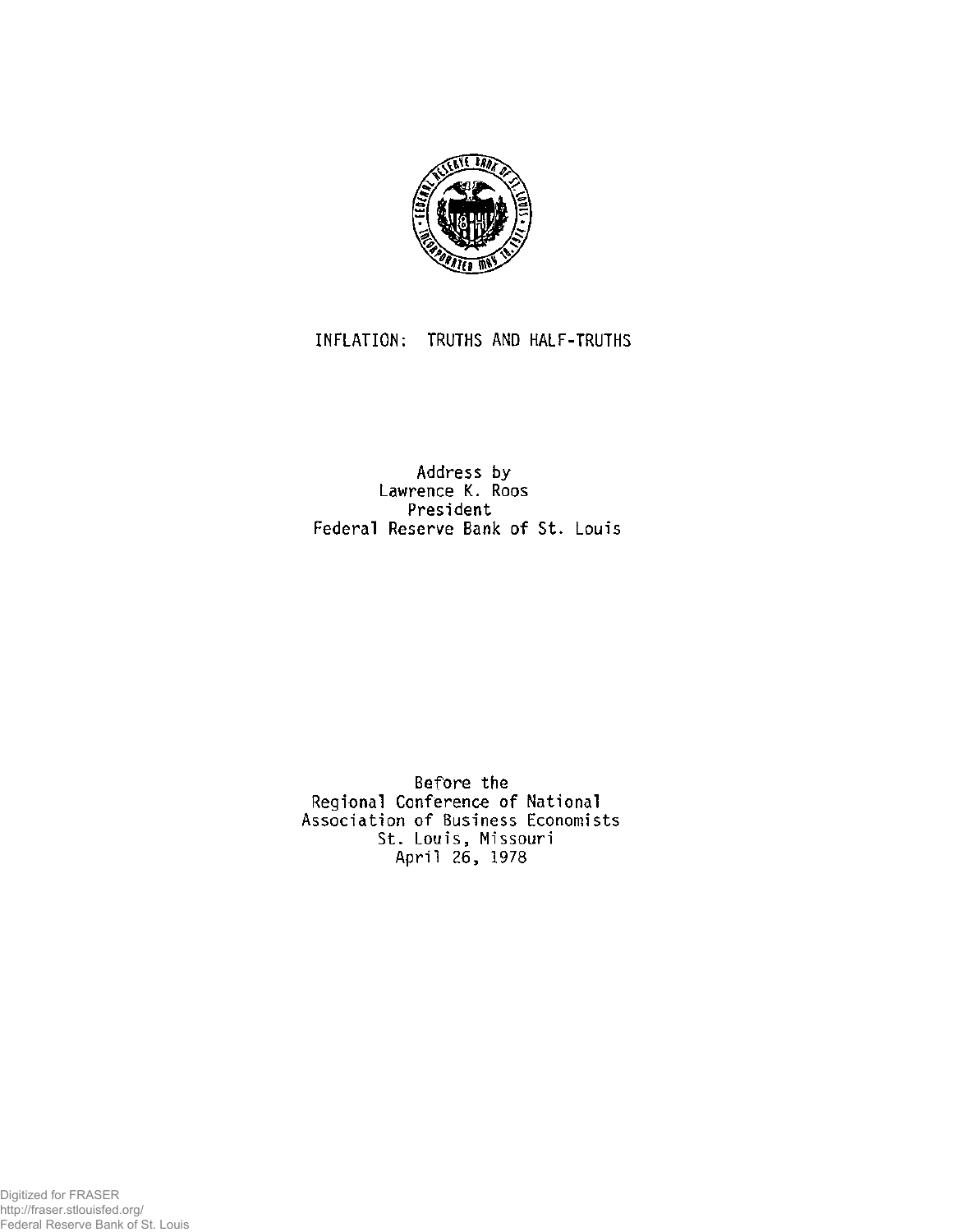## **INFLATION: TRUTHS AND HALF-TRUTHS**

**I am pleased to have the opportunity to talk with this distinguished group of business economists because you, in your responsibilities of interpreting economic events for the management of American business, are among the Nation's most important economic opinion-molders.** 

**This afternoon, I would like to focus on inflation, a phenomenon which is very much on the minds of all Americans these days, and one which is widely misinterpreted and misunderstood, even by economists and policymakers.** 

**In recent weeks, inflation has once again become a major topic of economic and political concern. Public opinion polls show that voters consider inflation to be the number one problem in our society. Politicians fear that inflation will become a major campaign issue. And, economists argue about what causes inflation and how it can best be dealt with.** 

**This sudden outburst of concern about inflation once again demonstrates that history repeats itself, that we seldom learn from experience and that our time horizons are disturbingly short.** 

**I can recall, as recently as one year ago, at a time when the recovery from the recession of 1973-74 was progressing rapidly, that many policymakers were urging that the economy needed additional stimulation, that inflation was not a serious problem, and that even if inflation were to accelerate, it could be dealt with quickly if it became a serious threat. So we held down short-term interest rates, permitted the money supply to expand, and suddenly, (and I might add, as some of us anticipated) inflation has once again emerged as the Nation's top priority economic problem.** 

**In today's hue and cry to do something about inflation we are being subjected once again to a familiar laundry list of suggested anti-inflation measures-tired old prescriptions like voluntary wage and price restraints, a national incomes policy, reduction of oil imports, etc.** 

**One thing that puzzles me is how seldom rapid money growth is mentioned as a cause of inflation. This is curious because, basically, inflation is nothing else but "too**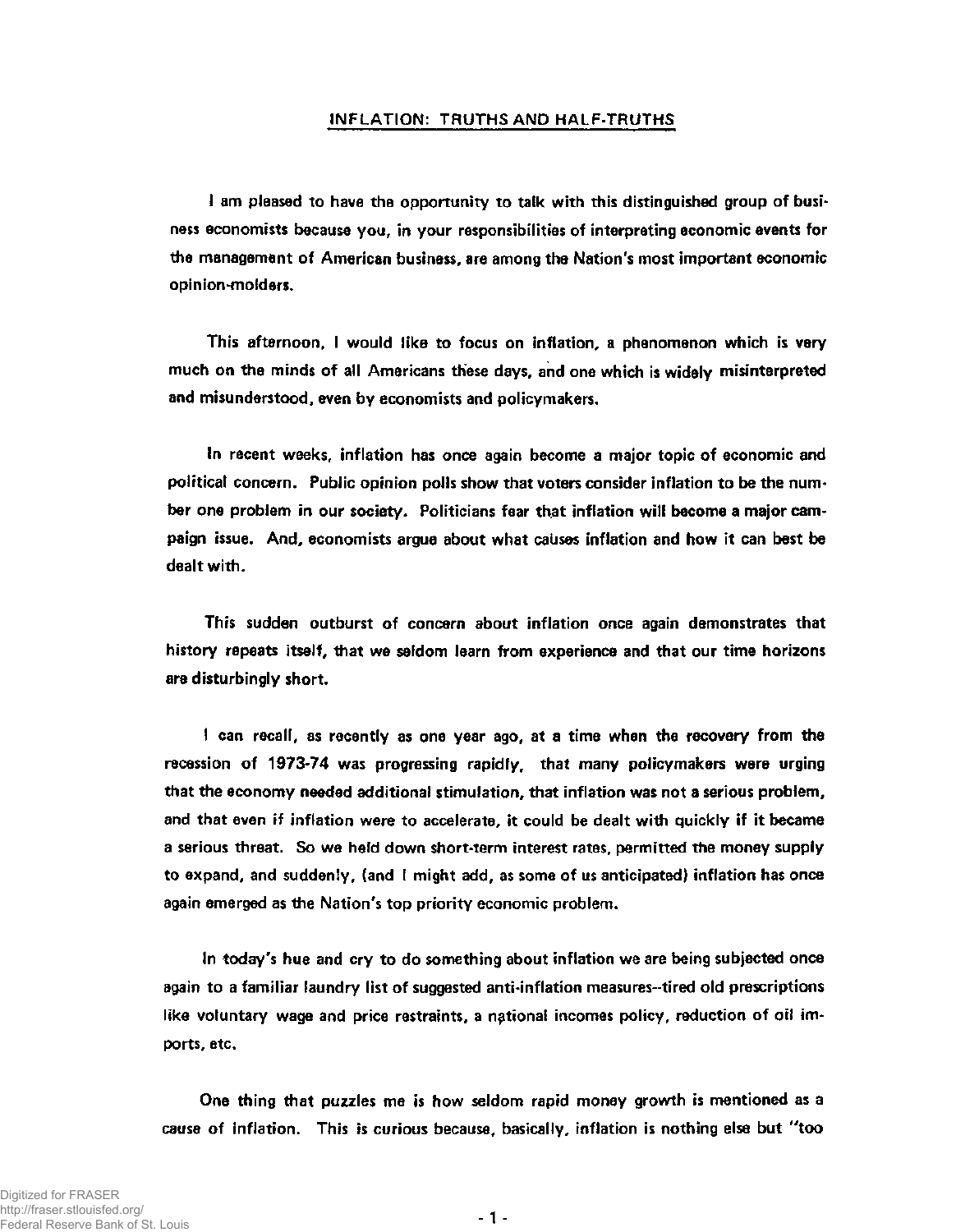**many dollars chasing too few goods." Time and time again, in nation after nation, it has been demonstrated beyond doubt that acceleration in the growth of money produces acceleration in the rate of inflation.** 

**But instead of blaming inflation on rapid money growth, many pundits insist on dusting off the old familiar palliatives. Labor blames management for causing inflation by earning excessive profits. Management blames unions for demanding excessive wage increases. Others blame government for running huge deficits. Some even place the full blame on the Arabs for increasing oil prices.** 

**Each reminds me of the child who excuses his misbehavior by saying, "The devil made me do it." Each identifies a different devil, and they all refuse to accept any of the blame themselves or to face up to the real cause of the problem.** 

**I think the time has come to separate fact from fiction in dealing with inflation. Under the category of fiction are claims that the principal causes of inflation are excessive wage and price increases, government deficits or the decline of the dollar on foreign exchange markets. I do not deny that all of these factors may have adverse effects on the economy, or induce policies leading to accelerated money growth. But, none of them is a fundamental cause of inflation.** 

**Let me illustrate what I mean. When wages increase, the cost of doing business increases. Under such circumstances, businessmen have two choices. They can either pass along their increased costs in the form of higher prices to their customers or they can absorb the increased costs which means reduced profits and eventually a curtailment of operations. If prices are raised, sales and output tend to decline. Obviously, whenever production is reduced, unemployement will temporarily increase. But neither alternative, by itself, causes the overall price level to rise.** 

**Wage increases, and resulting price increases, cause inflation only if the money supply is expanded for the purpose of avoiding increased transitory unemployment. Since we all, understandably, want to keep unemployment to a minimum, any arbitrary increase in wages does create pressure on monetary policymakers to increase money growth. If policymakers yield to that pressure, inflation results. However, inflation results only if they yield to that pressure. Thus, wage increases cause inflation only when policymakers, in an effort to prevent unemployment, increase the growth of the money** 

## **supply.**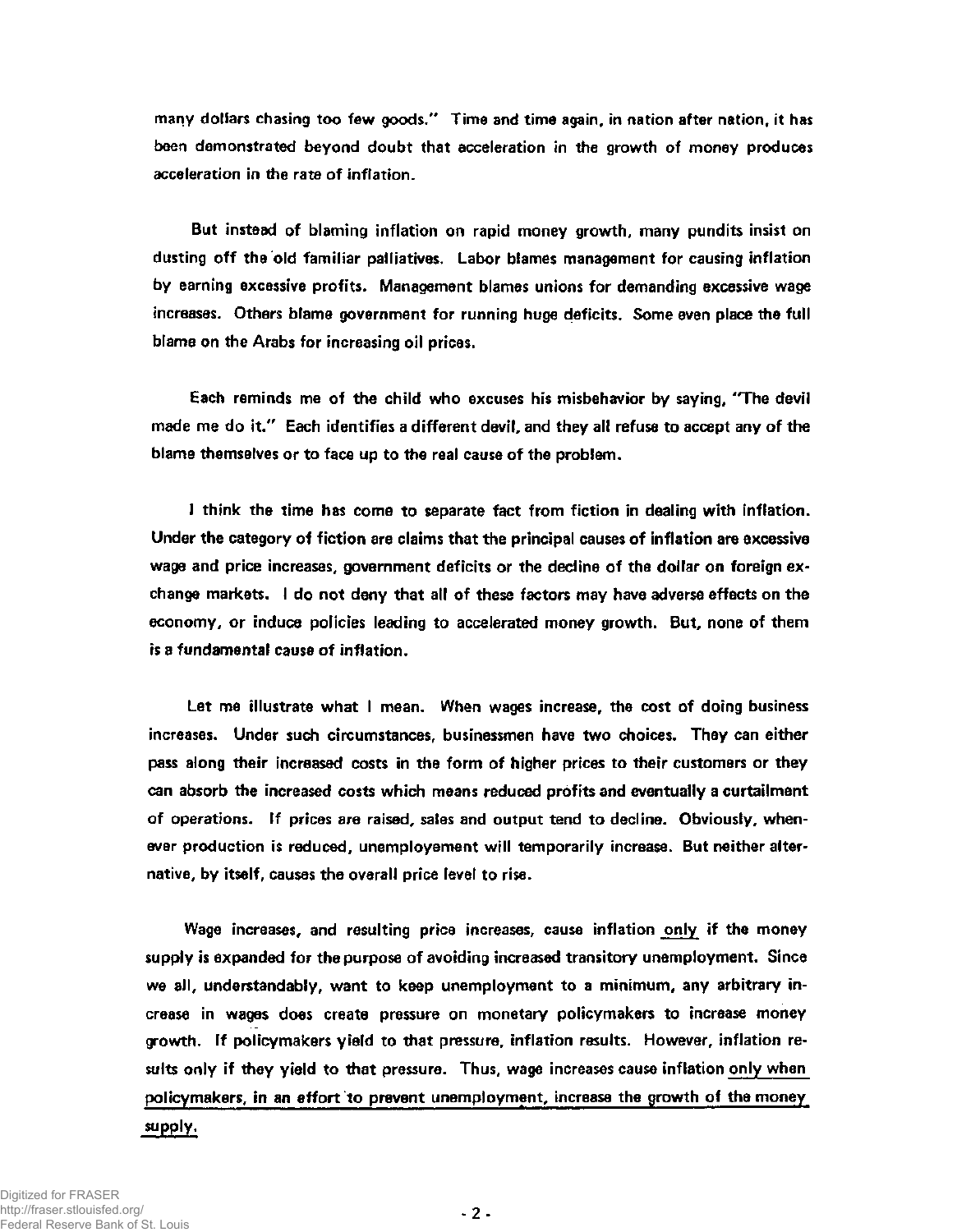**Similarly with government deficits. A government deficit, when financed through the sale of government debt in private credit markets, raises interest rates but it does not generate inflation. If, however, policymakers, in order to prevent interest rates from rising, inject money and credit into the economy, then inflation will result. Thus, government deficits cause inflation only when policymakers refuse to tolerate higher short-term interest rates.** 

**The villains currently cited as being the main cause of inflation-high wage settle**ments and large government deficits--by themselves, do not, and I repeat, do not generate **inflation. They only cause inflation when there exists an implicit policy of resisting any increase in unemployment, however temporary, or any increase in short-term interest rates.** 

**If it is public policy that monetary actions be designed to avoid increases in unemployment or rises in short-term interest rates under all circumstances, and if monetary policymakers must always place considerations of unemployment and interest rates above all else, monetary policy cannot be an effective tool for fighting inflation.** 

**At this point I want to make it unmistakenly clear that it is not my purpose in any way to minimize the seriousness of unemployment or to suggest that under certain circumstances increases in short-term interest rates may not have a dampening effect on economic activity. What I am saying is that, before embarking upon inflationary monetary policies for the purpose of preventing any rise in unemployment or preventing rises in short-term interest rates, careful consideration should be given to the relative costs of such actions in terms of increased inflation, and those costs should be compared with the costs of unemployment and rising interest rates that would result if the stimulating actions were not taken. Only after policymakers and the public in general have compared the relative costs and benefits of alternative monetary actions can rational policy decisions be made.** 

**Let me illustrate what I mean. Let's assume that a top priority concern of the American people is the reduction of inflation and that the trend rate of inflation can be reduced by a gradual reduction in the growth of money. Furthermore, let's assume that a reduction in money growth can be expected to cause a temporary increase in unemployment. Before accepting or rejecting monetary restraint as a tool to reduce inflation because such action might increase unemployment, policymakers should ask: How much**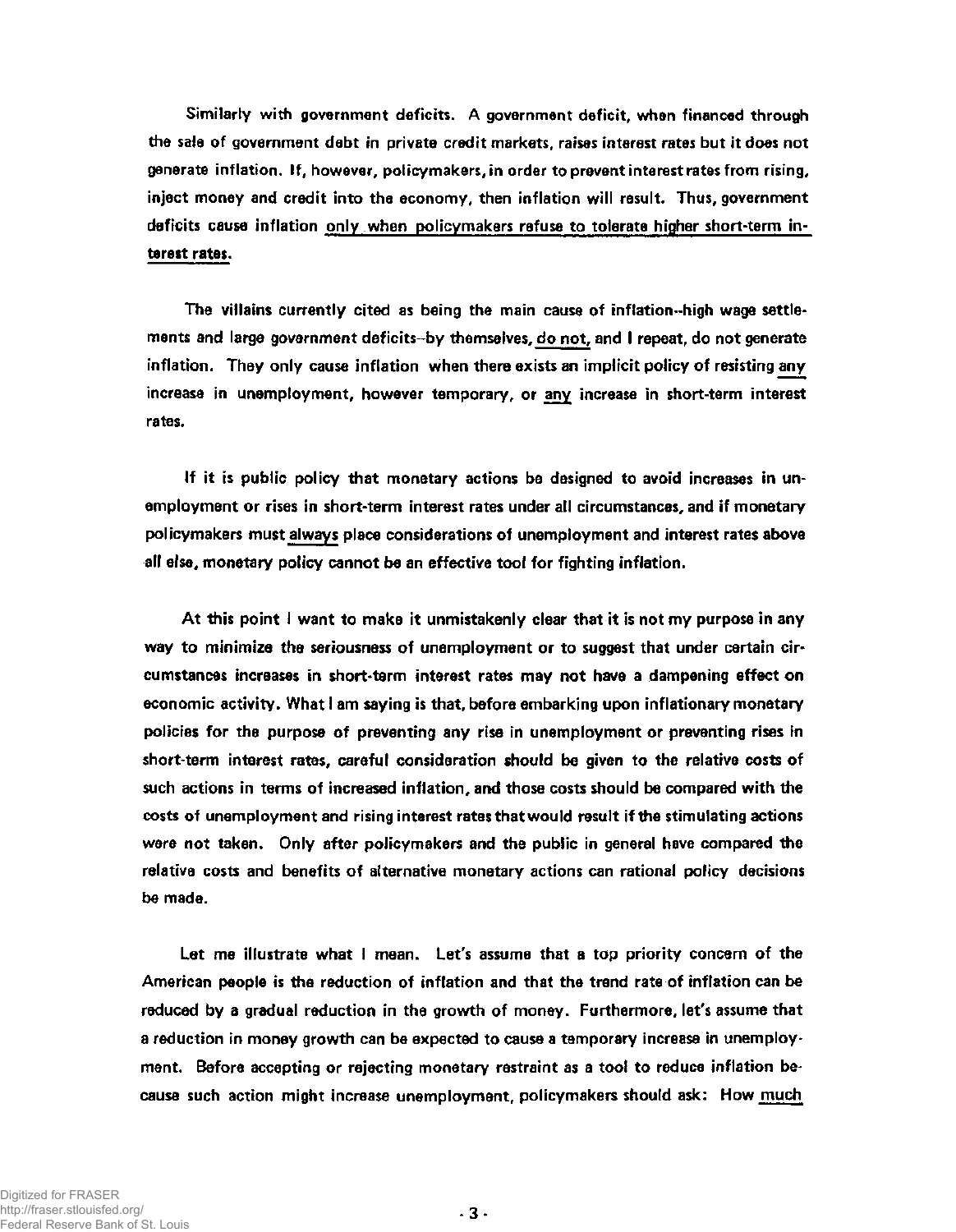**unemployment could be expected from slowing the rate of money growth? How long would such an increase last? How would future wage demands be affected if inflation were actually reduced? What ultimate increases in unemployment might be expected if monetary stimulus caused inflation to accelerate to an extent that would necessitate severe monetary restraint at a later time? Until specific questions such as these are considered and the anticipated consequences of alternative policy options are carefully weighed, intelligent monetary policy decisions cannot be made.** 

**Similar factors must be considered when deciding whether or not to expand the money supply in order to hold down short-term interest rates in time of strong credit demand. Recognizing that the only way to avoid increases in short-term interest rates under conditions of strong credit demand is to pump more money into the economy, and that such stimulus has long-term inflationary consequences, the relative costs of alternative options should be carefully examined before policy is formulated. Factors such as these should be addressed: Just how much higher could short-term interest rates be expected to rise if markets were permitted to operate free from monetary intervention? What impact would a resulting increase in short-term interest rates have on the economy? Would inflationary expectations of the consequences of money supply expansion to counter increases in short-term interest rates not lead to increases in long-term interest rates? Are increases in short-term interest rates any less threatening to the economy than increases in long-term interest rates?** 

**These are the kinds of questions that must be answered before monetary policy can be effectively designed to deal with inflation, unemployment, interest rate fluctuations or similar subjects of economic concern. If we fail to address fundamental issues such as these, we eliminate from public choice a whole series of policy options in which the public has a legitimate right to participate. What's more, we tend to make snap judgments based on old bromides and half-truths and usually end up with short-lived solutions to our problems.** 

**Ours is a Nation dedicated to the belief that free men and women can and must make the choices that determine their collective destiny. Economic choices are no different from others. Whether or not the average citizen has read Adam Smith's "Wealth of Nations" or listened to debates between Friedman and Galbraith, he does read the total of his bill at the check-out counter of his supermarket and thus, he does know the meaning of inflation. All that remains for Americans to rationally decide what to do about inflation is for them to have a realistic knowledge of its causes and effects.**